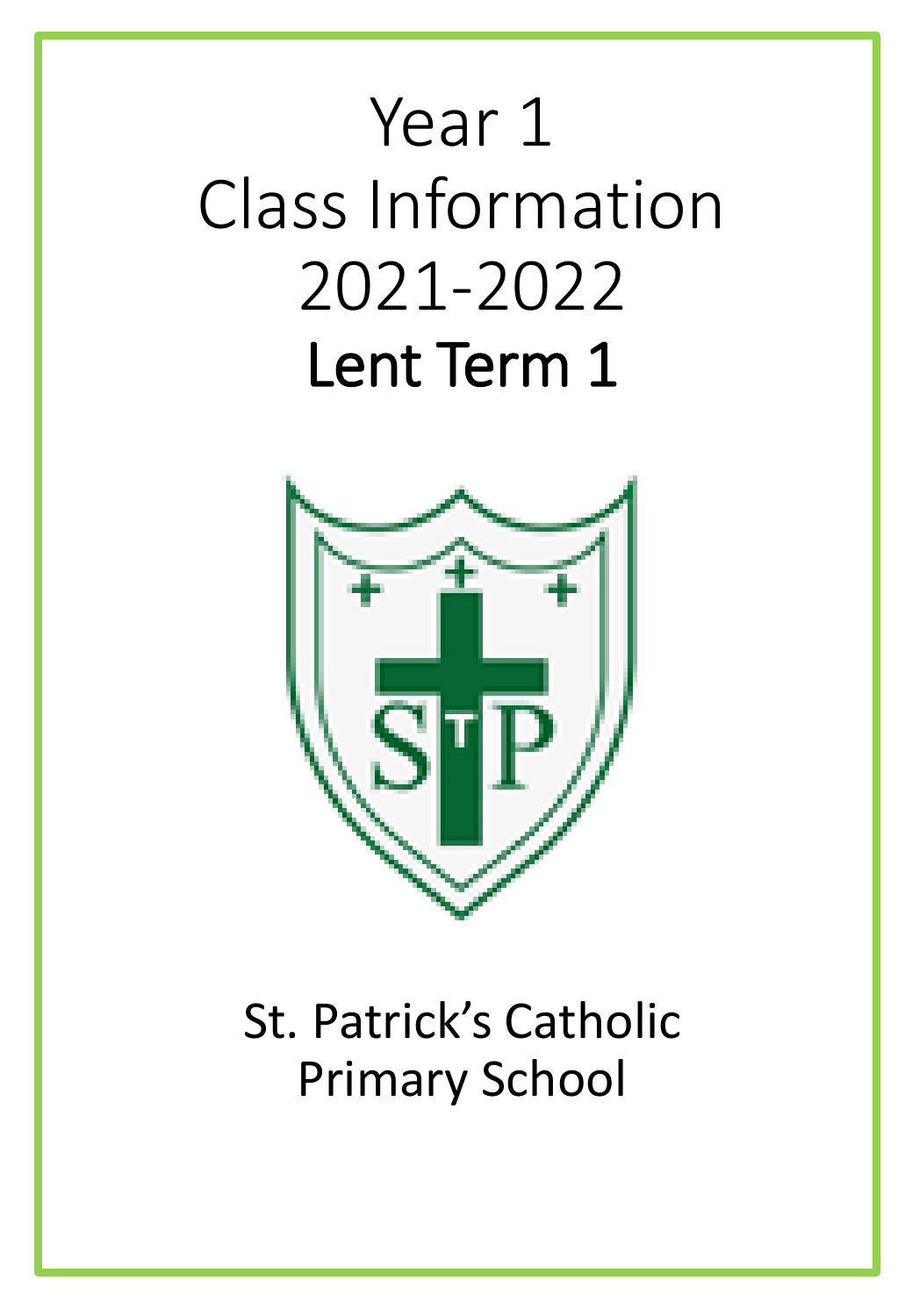# Year 1 Lent Term 1 2021-2022

### **Staff working in Y1**

- Mrs. Lund Class Teacher
- Miss Callaghan Student Teacher
- Mrs. Slaney/Mrs. Mollatt TAs  $-$  part of the daily morning sessions
- Mr. Stanton Music lessons

#### **What to bring to school**

- 2 water bottles
- Healthy snack no chocolate bars, sweets or products containing nuts
- Outdoor shoes (weather dependent)
- Milk order via Cool Milk

#### **PE Day**

Your child should wear their PE kit on a **Wednesday**.

#### **Homework**

Homework will be sent out on a Friday and should be returned by the following Wednesday.

| What we will be doing this half term:                                                                                       |                                                                             |                                                                                                                      |  |  |  |  |  |
|-----------------------------------------------------------------------------------------------------------------------------|-----------------------------------------------------------------------------|----------------------------------------------------------------------------------------------------------------------|--|--|--|--|--|
| English                                                                                                                     | <b>Maths</b>                                                                | <b>RE</b>                                                                                                            |  |  |  |  |  |
| Texts: The Three Little Pigs<br>and The Snail and the Whale<br><b>Focus: Consolidating</b><br>sentences and joining clauses | Place Value (within 20)<br><b>Addition &amp; Subtraction</b><br>(within 20) | Local Church - community<br>topic - Special People - What<br>makes a person special?<br>Eucharist – relating topic – |  |  |  |  |  |
| with the conjunction 'and'.                                                                                                 | Place Value (beginning<br>learning on numbers to 50)                        | Meals - What makes some<br>meals special?                                                                            |  |  |  |  |  |
| Science                                                                                                                     | <b>Topic</b>                                                                | <b>PE</b>                                                                                                            |  |  |  |  |  |
| Celebrations                                                                                                                | People and their<br>Communities                                             | Gymnastics                                                                                                           |  |  |  |  |  |

#### **English**

Using familiar texts, traditional tales and repetitive language patterns, we will continue this term to build and extend sentences. We focus on developing consistency in knowing what a sentence should look like and how it should sound. Our focus in SPAG will be extending sentences, using the conjunction 'and' to join two clauses, whilst continuing to refine our handwriting and remembering key sentence features, like using capital letters for names, places and days of the week, as well as remembering to use finger spaces and to end a sentence with a full stop. **Maths**

This half term we will be learning the order and place value of numbers within twenty and learning how to represent these numbers in a variety of different ways, using objects, tens frames and digits. We will then move onto addition and subtraction of numbers within twenty. We will also be comparing objects and numbers in size.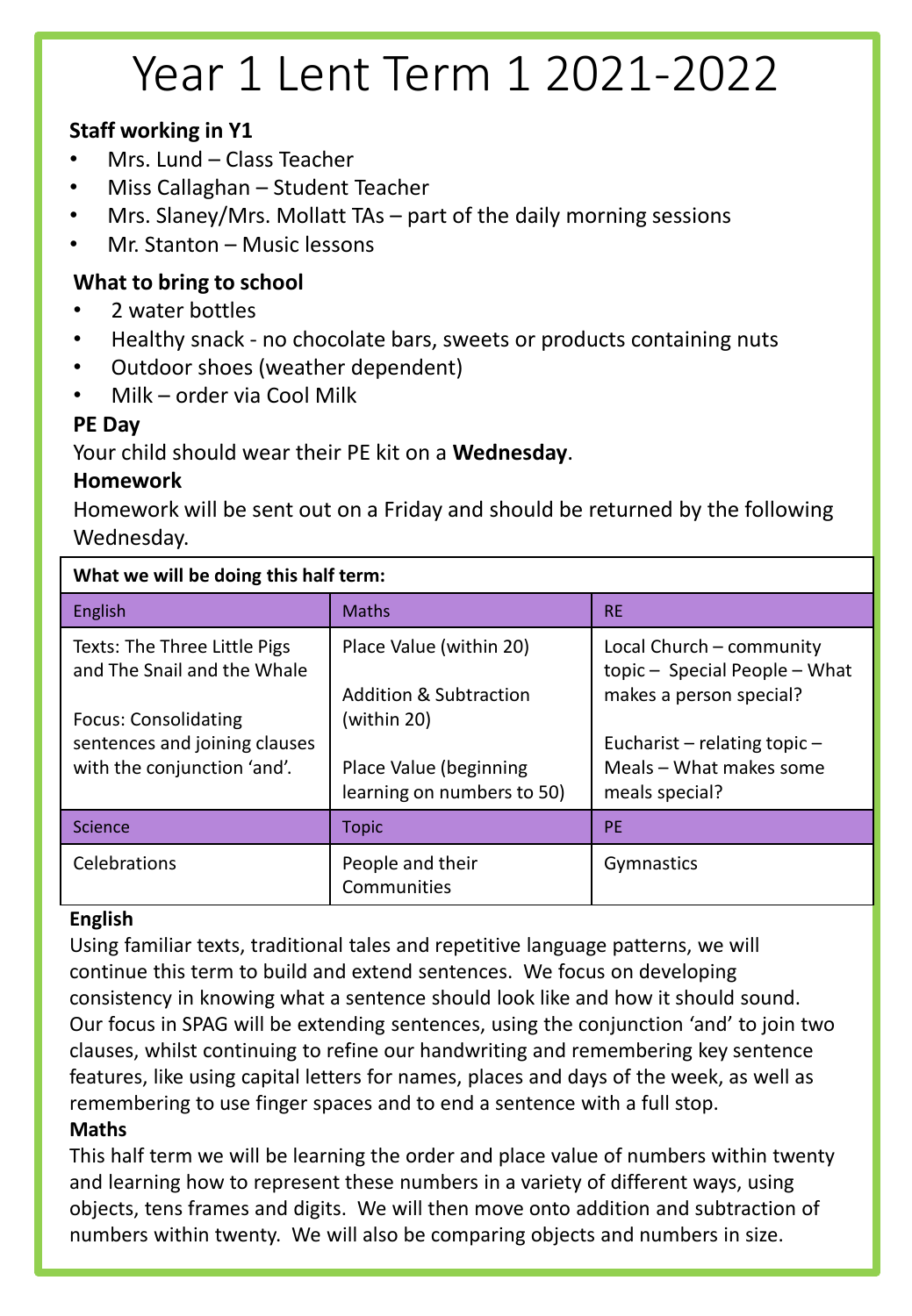# Year 1 Lent Term 2 2020-2021

## **English Vocab**

| capital letter | full stop | punctuation   | sentence            |
|----------------|-----------|---------------|---------------------|
| vocabulary     |           | question mark | exclamation<br>mark |
| conjunction    | fiction   | non-fiction   | story               |

### **Maths Vocab**

| numbers  | place value | tens                | ones      |
|----------|-------------|---------------------|-----------|
| addition | subtraction | <b>greater than</b> | less than |
| equal to | equals      | plus                | minus     |

### **RE key words**

| community | parish family | priest            | special people    |
|-----------|---------------|-------------------|-------------------|
| meals     | Eucharist     | Holy<br>Communion | bread and<br>wine |

# **Science key words**

| light | shadows   | bright     | compare |
|-------|-----------|------------|---------|
| foods | materials | properties | plants  |

# **Topic key words**

| journey      | travel | communities | <b>location</b> |
|--------------|--------|-------------|-----------------|
| <b>North</b> | South  | <b>East</b> | <b>West</b>     |